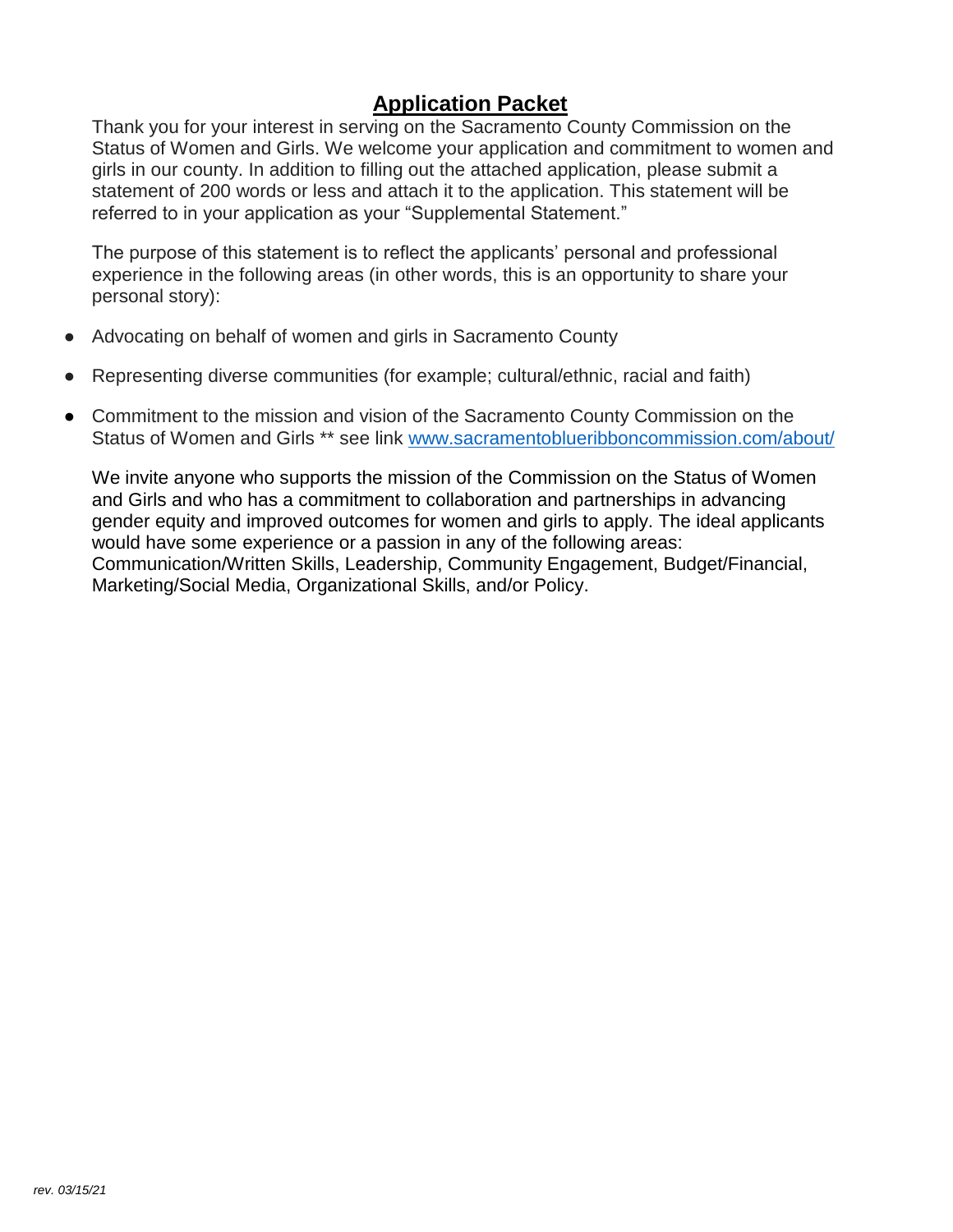



### **ADULT APPLICATION FOR APPOINTMENT TO SACRAMENTO COUNTY COMMISSION ON THE STATUS OF WOMEN AND GIRLS** *ORIGINAL APPLICATIONS MUST BE FILED WITH THE CLERK OF*

*THE BOARD OF SUPERVISORS*

*700 H STREET, SUITE 2450, SACRAMENTO, CA 95814 FAXED AND E-MAILED APPLICATIONS WILL NOT BE ACCEPTED FOR FILING*

| <b>Application For:</b>                                                           | <b>At-Large Commissioner</b>                      | <b>Supervisor-Appointed Commissioner</b> |               |          |  |
|-----------------------------------------------------------------------------------|---------------------------------------------------|------------------------------------------|---------------|----------|--|
| <b>Term Length:</b>                                                               | One-Year<br><b>Two-Year</b>                       | Three-Year                               | No preference |          |  |
|                                                                                   |                                                   |                                          |               |          |  |
| Name:                                                                             |                                                   |                                          |               |          |  |
|                                                                                   | <b>Last Name</b>                                  | <b>First</b>                             |               | MI       |  |
| <b>Home Address:</b>                                                              |                                                   |                                          |               |          |  |
|                                                                                   | <b>Street Address</b>                             |                                          | City          | Zip Code |  |
|                                                                                   |                                                   |                                          |               |          |  |
| <b>Mailing Address:</b>                                                           | <b>Street Address</b>                             |                                          | City          | Zip Code |  |
|                                                                                   |                                                   |                                          |               |          |  |
| Incumbent? Y / N<br>Sacramento County Supervisorial District in which you reside: |                                                   |                                          |               |          |  |
| (This information is available from http://www.supervisorlookup.saccounty.net/)   |                                                   |                                          |               |          |  |
|                                                                                   |                                                   |                                          |               |          |  |
|                                                                                   | Do you own a business in Sacramento County? Y / N |                                          |               |          |  |
|                                                                                   | Do you live in an Incorporated City? Y/N          | If so, which City?                       |               |          |  |
| <b>Phone Numbers:</b>                                                             |                                                   |                                          |               |          |  |
|                                                                                   | Home                                              | Cell                                     | Work          |          |  |
| E-mail Address(es):                                                               |                                                   |                                          |               |          |  |

*Employment History:* **Employment and/or Volunteer History (if applicable): Please list your employment history for the last ten years beginning with your most recent job, explaining any gap(s) in employment. Please continue on a separate piece of paper if necessary.** 

|       | From/To | Name and Address of Employer | <b>Position/Duties</b> | <b>Reason for Leaving</b> |
|-------|---------|------------------------------|------------------------|---------------------------|
| From: | To:     |                              |                        |                           |
|       | From/To | Name and Address of Employer | <b>Position/Duties</b> | <b>Reason for Leaving</b> |
| From: | To:     |                              |                        |                           |
|       | From/To | Name and Address of Employer | <b>Position/Duties</b> | <b>Reason for Leaving</b> |
| From: | To:     |                              |                        |                           |
|       |         |                              |                        |                           |

 *O f f i c e U s e O n l y*

#### *Seat*

*#/Replaces Appointment* 

*Expiration Date Term* 

*Expiration Date*